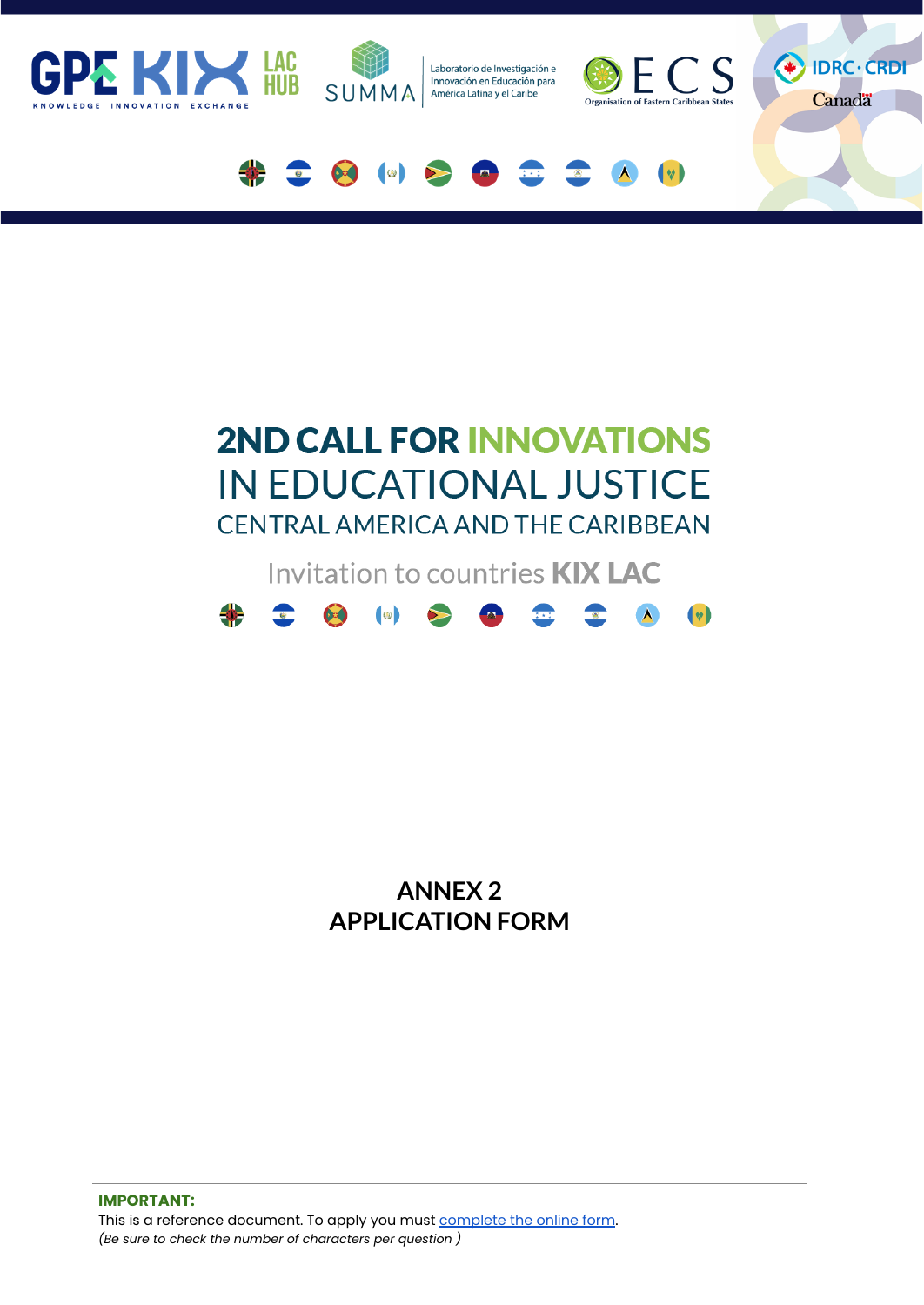







### **BASIC INFORMATION**

Name of the proposal

Write us about your proposal

Youtube Video Link

Images of the project (optional) | Maximum 10 images, 4mb maximum weight, jpeg, jpg, png or gif format.

#### **APPLICATION FORM**

Name of the institution applying

Name of the person applying

Position of the person applying

Phone number

Nationality of the applicant institution

Type of institution : Options: Public - Private - Other

Name or corporate name of the applicant institution

ID number of the applicant institution

Address of the applicant institution

Telephone number of the applicant institution

Country(ies) where the institution(s) operate(s)

Years of the applicant institution

Size of the institution (number of employees of the institution)

- between 1 and 10
- between 11 and 20
- between 21 and 50
- between 51 and 100
- more than 100

**IMPORTANT:**

This is a reference document. To apply you must [complete](https://bit.ly/3kXZkvX) the online form. *(Be sure to check the number of characters per question )*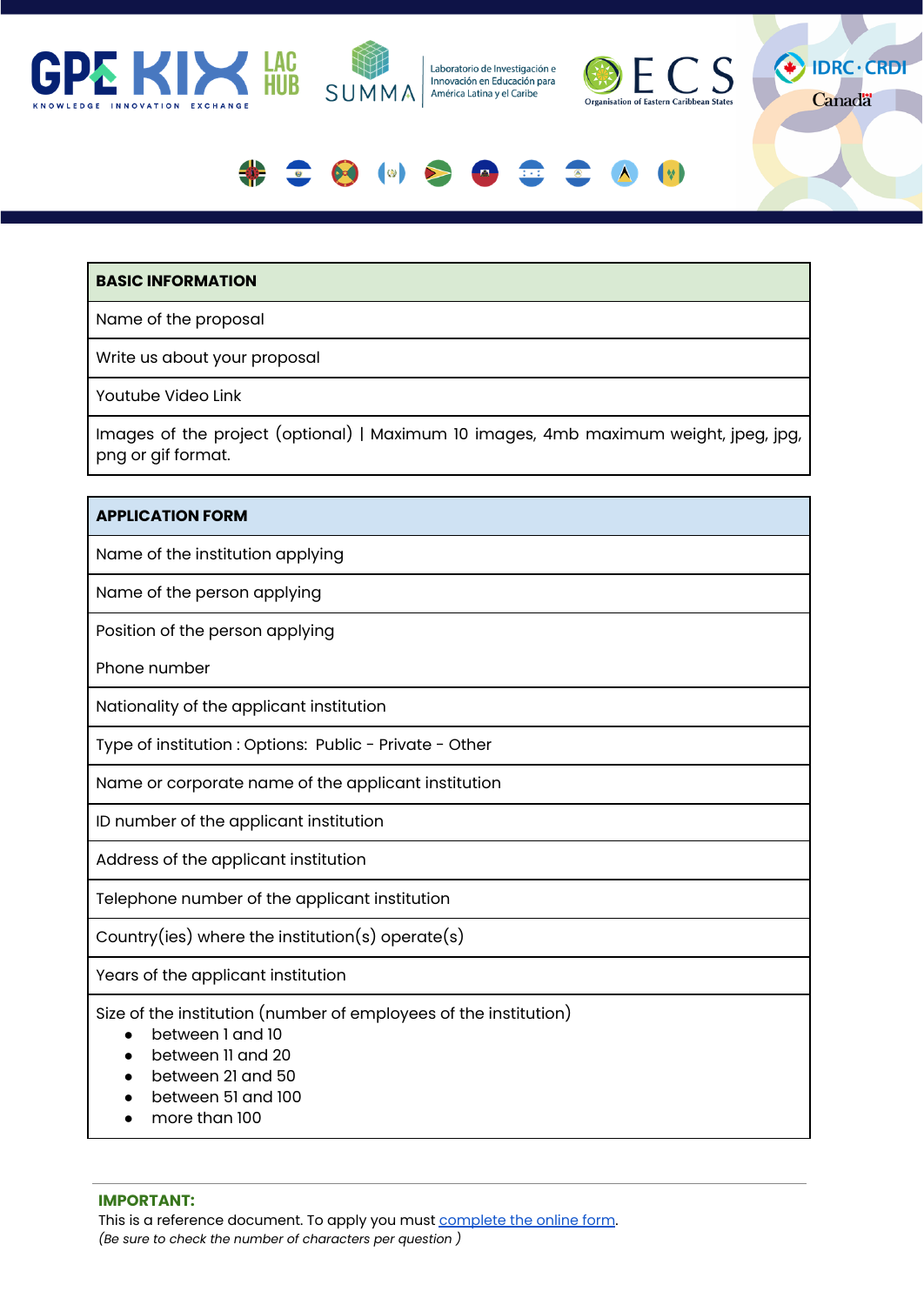







The applicant institution declares that it is aware of the conditions of the competition as indicated in the terms and conditions. YES | NOT

#### **EVALUATION FORM**

Problem to which the intervention seeks to respond | Describe the purpose and focus of the innovation along with the problem to which it seeks to respond.

At which level of the education system does innovation act? You can indicate more than one alternative:

at a supervisory level (district, municipality, education secretariat, school network) at school management/ leadership level

at teacher level at student level

**Other** 

**Target group:** Describe the target group on which the innovation acts, clearly explaining: age range, educational level, socio-economic level, ethnic, gender and sexual orientation characteristics, disability, migrants, rurality, or other characteristics that you consider relevant within the focus of the intervention.

**Scope of the innovation:** Indicate clearly how many people, children, students, teachers, and schools the innovation has impacted to date. Also indicate the number of additional people, direct and indirect beneficiaries you seek to impact through the support of this competition.

Geographical and social context in which the innovation takes place | Indicate the country, region, state, municipality, locality, name of schools where the innovation is implemented. Also mention the main geographical characteristics together with the social and educational context in which the intervention is implemented.

Who leads the innovation | You can select more than one alternative

- Teachers
- Leadership team
- Supervisors or superintendents
- External school leaders or teams
- Other

Preliminary results : Mention the objectives of the innovation and the preliminary results that the innovation has had to date, clearly describing the type of information and instrument that supports it: qualitative, quantitative, results, surveys, etc.

**IMPORTANT:**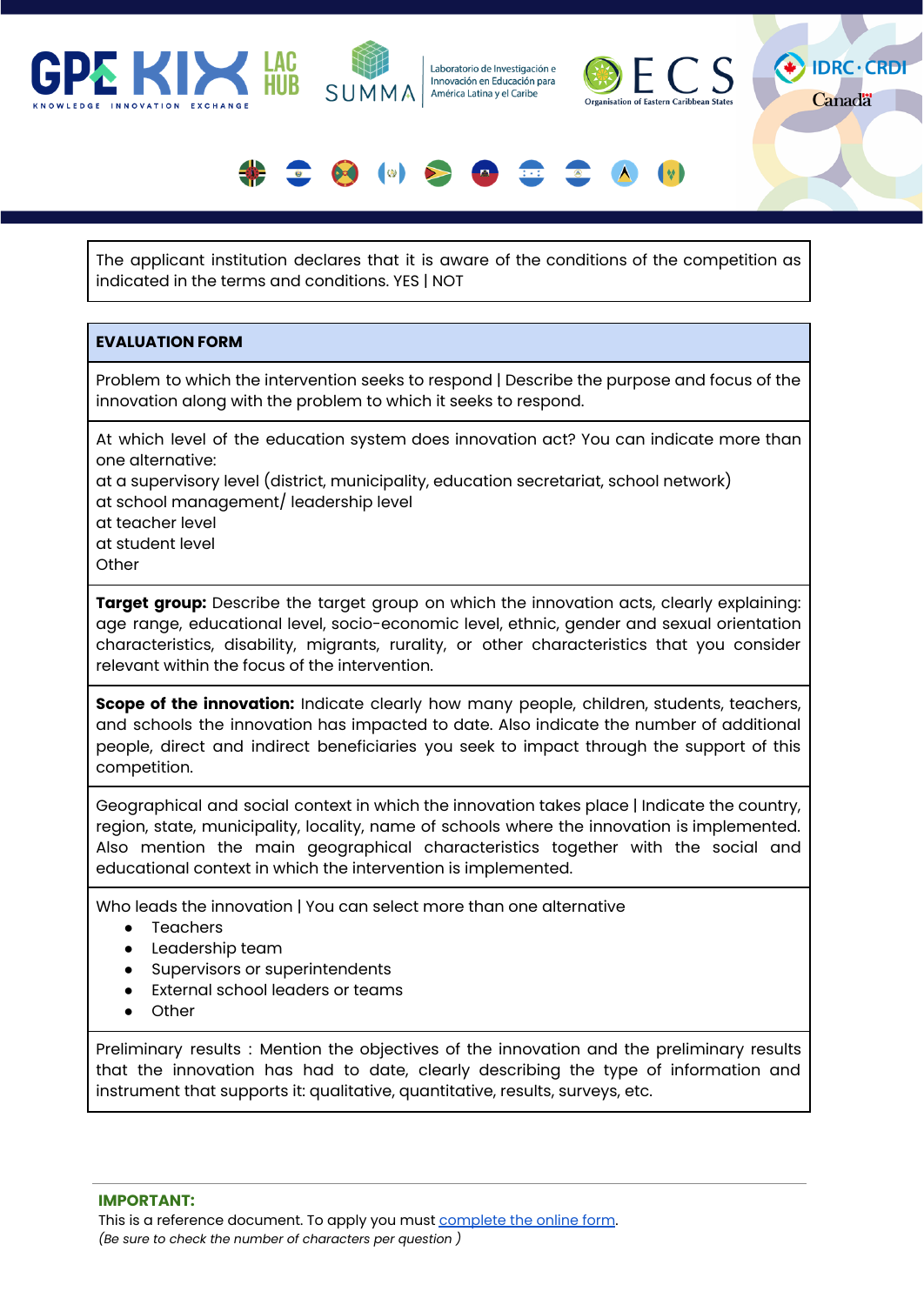







**Outcomes and Impact |** Describe the main outcomes you have achieved. In addition, mention what results you expect to achieve or obtain for teachers, students or other target groups of the innovation, indicating if possible, the magnitude of the impact and the expected results.

**Methodology on which the intervention is based** | Explain clearly what the methodology of the intervention consists of. What is the model or logic behind it? Has it been based on any previous experience, theory or pedagogical approach? If so, indicate these.

**Activities |** Describe what the innovation consists of, explaining in detail your activities, who is involved, how, and what ongoing support is foreseen for the implementation of the intervention. Indicate clearly which activities you will be able to reinforce or additionally include in the innovation through the support of this Call for Proposals.

**Duration and resources |** What is the frequency of the intervention (e.g. number of weekly sessions, time of each session, etc.)? How long does the delivery of the intervention last (e.g. one semester, one trimester, etc.)? What human and material resources are necessary for the implementation of the intervention: training, pedagogical materials, technological devices, computers, internet access, among others. Please base this on the same activities described in the previous question.

**Who is leading the intervention |** Indicate the innovation team, clearly mentioning the number of people, their roles, time commitment and profiles. Also indicate the professional resources that the school must have for the intervention: participation of teachers, assistants, psychologists, management team, among others.

**Experience of the implementing team |** Based on the previous question, please indicate the experience of the team (e.g. school management, complex project management, working with partners, universities, etc.).

**Other Institutional Support |** Indicate if you currently have support from any other institution. Please also indicate here if you have any relevant institutional partnership (e.g. with a municipality, company, ministry, NGO, etc.).

**Risks |** Mention the main risks associated with the implementation of the innovation. To do so, describe all those actions that may jeopardise the correct execution and implementation of the innovation.

**Risk Mitigation |** For each of the above risks, indicate a mitigation activity.

**Innovative approach |** Describe and justify why this intervention is an educational innovation. Indicate the extent to which this is a new solution, a novel application to a

**IMPORTANT:**